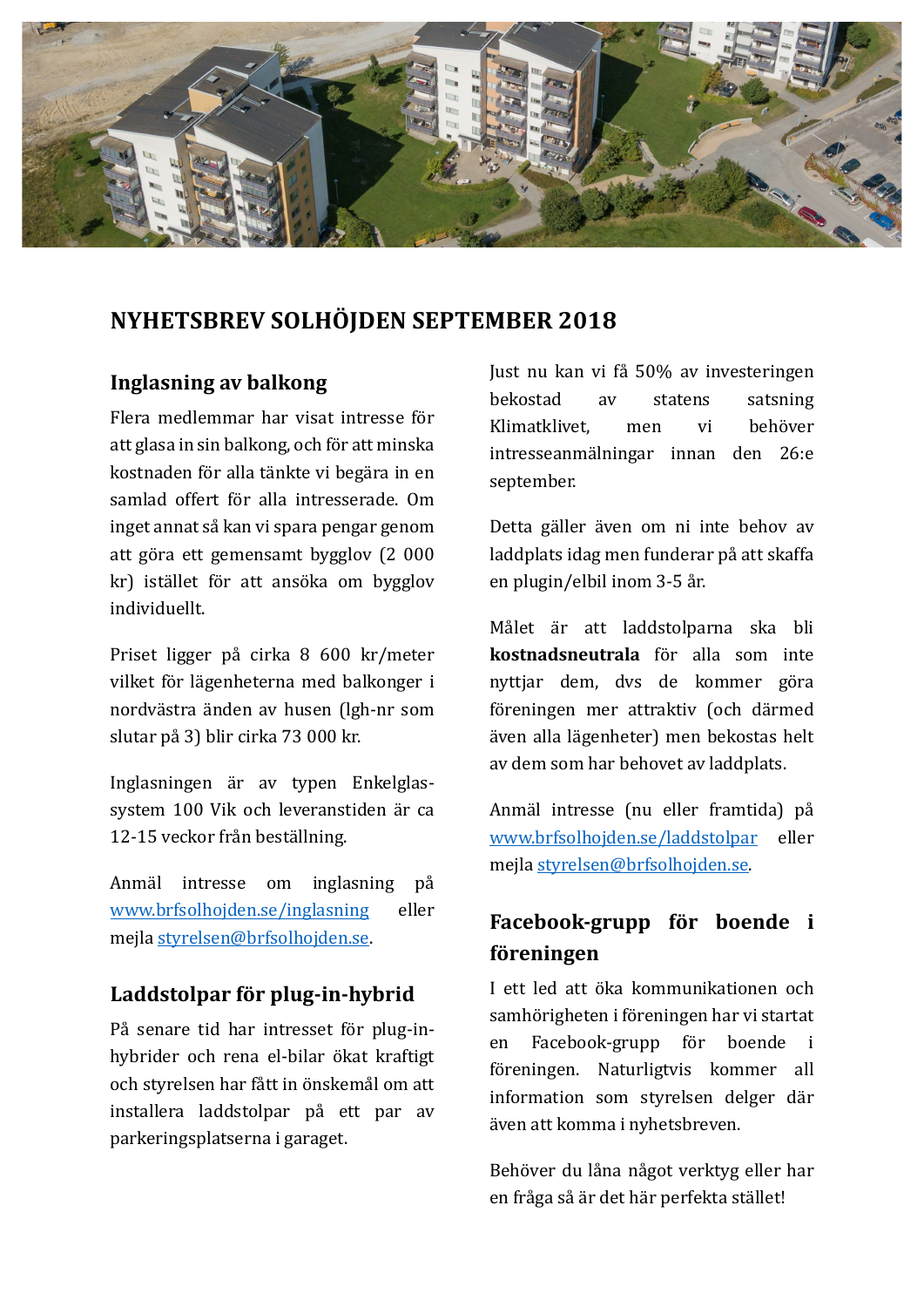

Gå med du också genom att surfa till www.brfsolhojden.se/facebook.

# **In/utflyttning**

Vi vill påminna om att det inte är tillåtet att stanna på armeringen vid gräset utan endast på plattläggningen inne på gå rdarna.

Detta dels på grund av brandskäl men även att varken gräset eller armeringen tål långvarig belastning.

Tänk också på att det inte är tillåtet att kasta stora kartonger eller sopsäckar i miljörummen! SYSAV på Gastelyckan tar däremot jättegärna hand om dem åt er (öppet mån-tors  $8-20$ , fre-sön  $9-15$ ).

### **Bredband**

Du har väl inte missat att vi fått uppgraderat bredband till 1000/1000 mbit sedan den 4:e maj? Bredbandet ingår i medlemsavgiften, så gå inte på ComHems envisa telefonförsäljares  $erb$ judanden = $).$ 

Har du problem med ditt bredband så hör av dig till Bredband2 på 0770-811 000 eller prata med någon i styrelsen.

#### **Vattenavstängning – så gör du**

Vid behov av att stänga av vattnet i er lägenhet ber vi er göra detta via luckan i ert badrum/hall och att inte stänga på huvudledningarna i förrådet.

#### **Tvättstugan**

Sedan ett par månader tillbaka så ber vi er att inte stänga av vattnet eller strömmen till maskinerna i tvättstugan då strömbrytarna inte är avsedda för detta och vattenkranarna sitter oåtkomligt för våra äldre.

#### **Cyklar**

Vänligen ställ inte cyklar i trappuppgångarna av brandskäl. 

En rensning av kvarglömda cyklar i cykelrummen kommer även att ske inom kort.

#### **Hissarna**

Styrelsen tittar just nu på att installera fullhöjdssensorer i hissarna för att minska klämrisken. Mer information kommer inom kort!

#### *Styrelsen*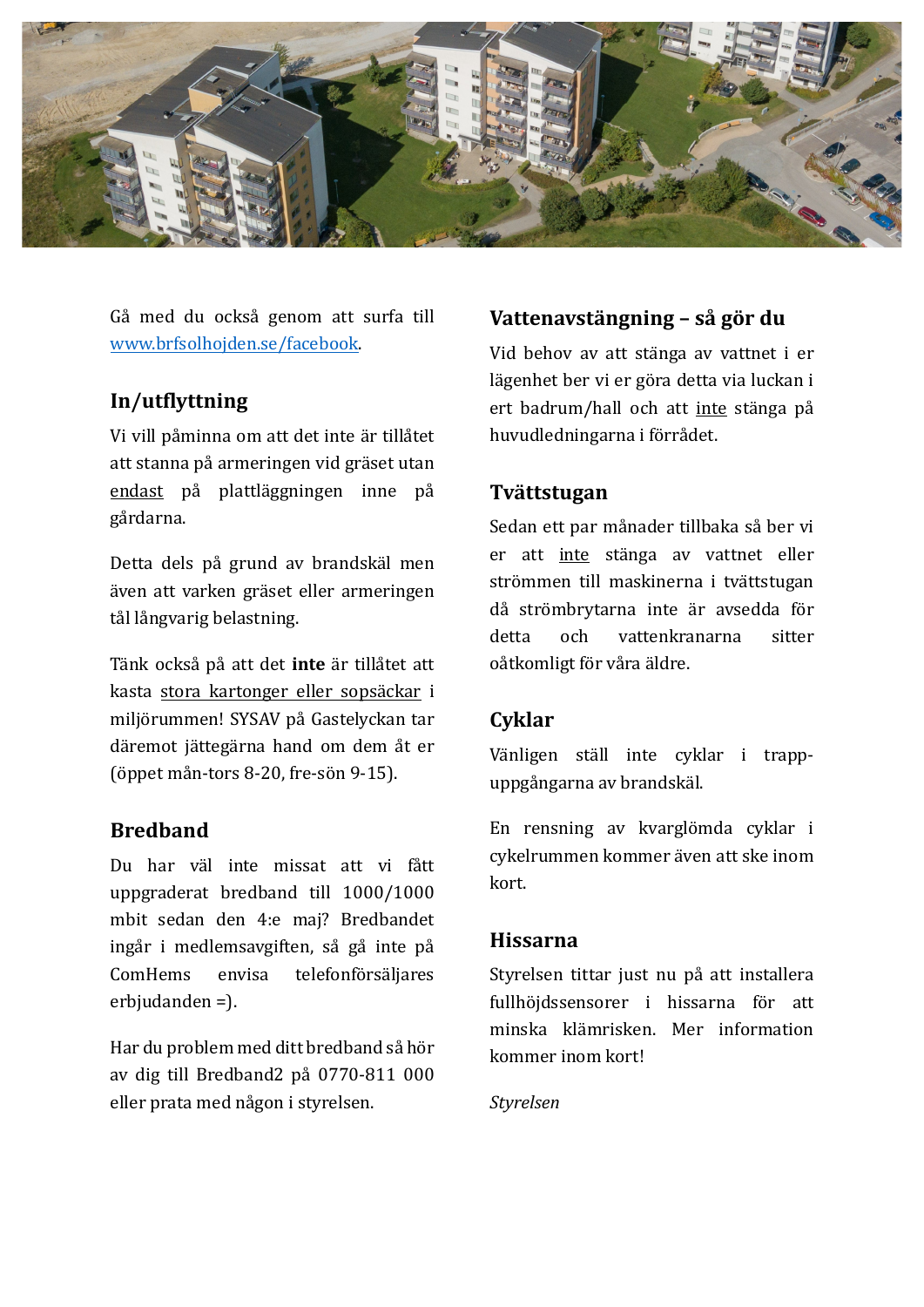

# **NEWSLETTER SOLHÖJDEN SEPTEMBER 2018**

# **Glazing of balconies**

A few members have shown interest in glazing their balconies, and to lower the cost for everyone we are evaluating a group buy. If nothing else, we can at least save on applying for the building permit (2 000 SEK) as a group instead of individually. 

The cost for glazing is approx.  $8\,600$ SEK/meter which would result in roughly 70-75 000 SEK in total for a balcony depending on the size.

Estimated delivery time is 12-15 weeks from order and the approved glazing is Windoor's Enkelglassystem 100 Vik.

If you're interested, sign up at www.brfsolhojden.se/inglasning or send an email to styrelsen@brfsolhojden.se.

# **Charging of plug-in hybrids**

Recently, interest in plug-in hybrids and clean electric cars has increased drastically, and the board has received requests to install charging posts on some of the parking spaces in the garage.

Right now, we can get  $50\%$  of the investment funded by the government's environmental program Klimatklivet, but we need expressions of interest before the 26:th of September.

This also applies if you do not need a charging post today but are considering getting a plugin hybrid/electric car within 3-5 years.

Our goal is that the charging posts will be cost-neutral for anyone who does not utilize them, i.e. they will make the association more attractive (and therefore all apartments) but are funded entirely by those using them.

Let us know if you're interested at www.brfsolhojden.se/laddstolpar or send an email to styrelsen @brfsolhojden.se.

# **Facebook-group for residents**

In an effort to increase communication and the unity of the association, we have started a Facebook group for residents in the association. All information that the board delivers will of course also be included in the newsletters.

If you need to borrow any tools or just have a question then this group is the perfect place!